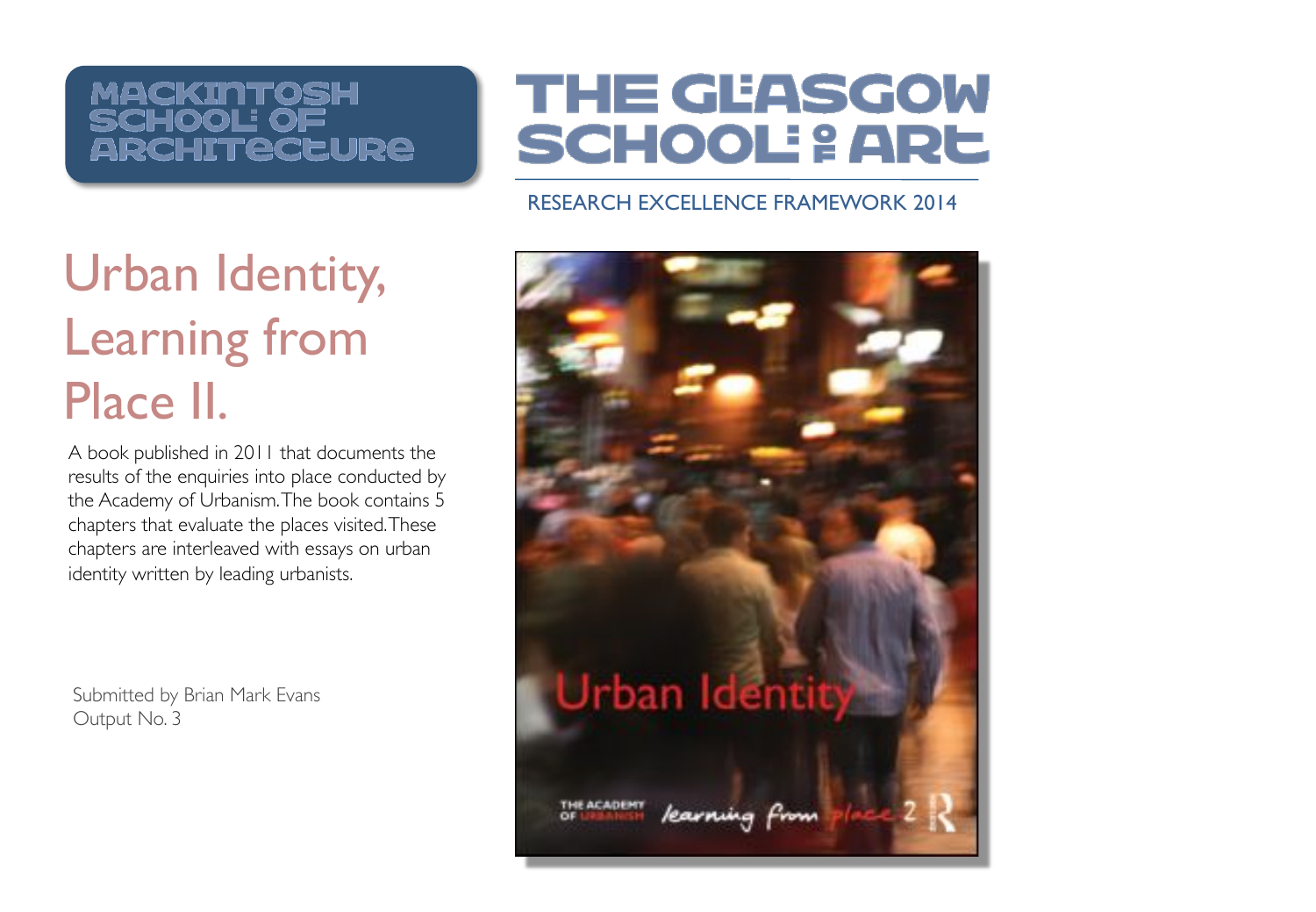

## OUTPUT

Output Title: Urban Identity: Learning from Place 2 Output Type: Edited Book Editors: Brian Evans, Frank Macdonald & David Rudlin

Output Title: Small Cities: Kilkenny, St Andrews & Winchester Output Type: Chapter in Book

Publisher: Routledge, London & New York Year of Publication: 2011

Number of Pages: 179 ISBN: 978-0-415-61403-0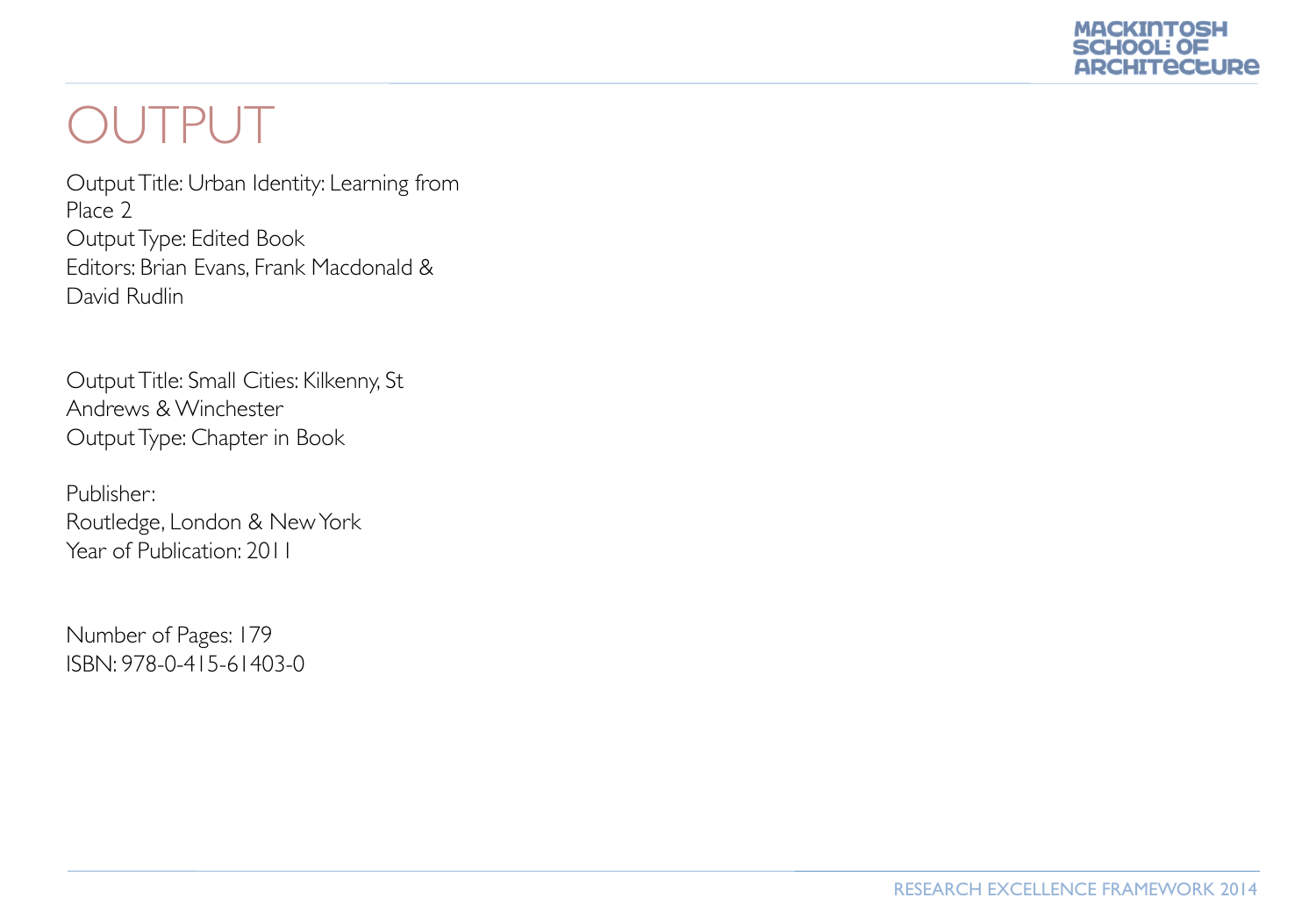

#### NARRATIVE

In 2005, the editor/author, in collaboration with a number of other colleagues established the Academy of Urbanism (AoU) as a new institution to investigate, research and document the qualities of urbanism throughout the United Kingdom and Ireland within 5 categories: city; town; neighbourhood; street and place. The Academy also investigates urbanism in Europe at the city scale.

*Urban Identity: Learning from Place 2*  documents the results of the Academy's investigation of the 3 finalists in each of the 5 categories that were considered at the Urbanism Awards 2006.

*Small Cities: Kilkenny, St Andrews & Winchester* is the chapter of the book dealing with the 3 towns.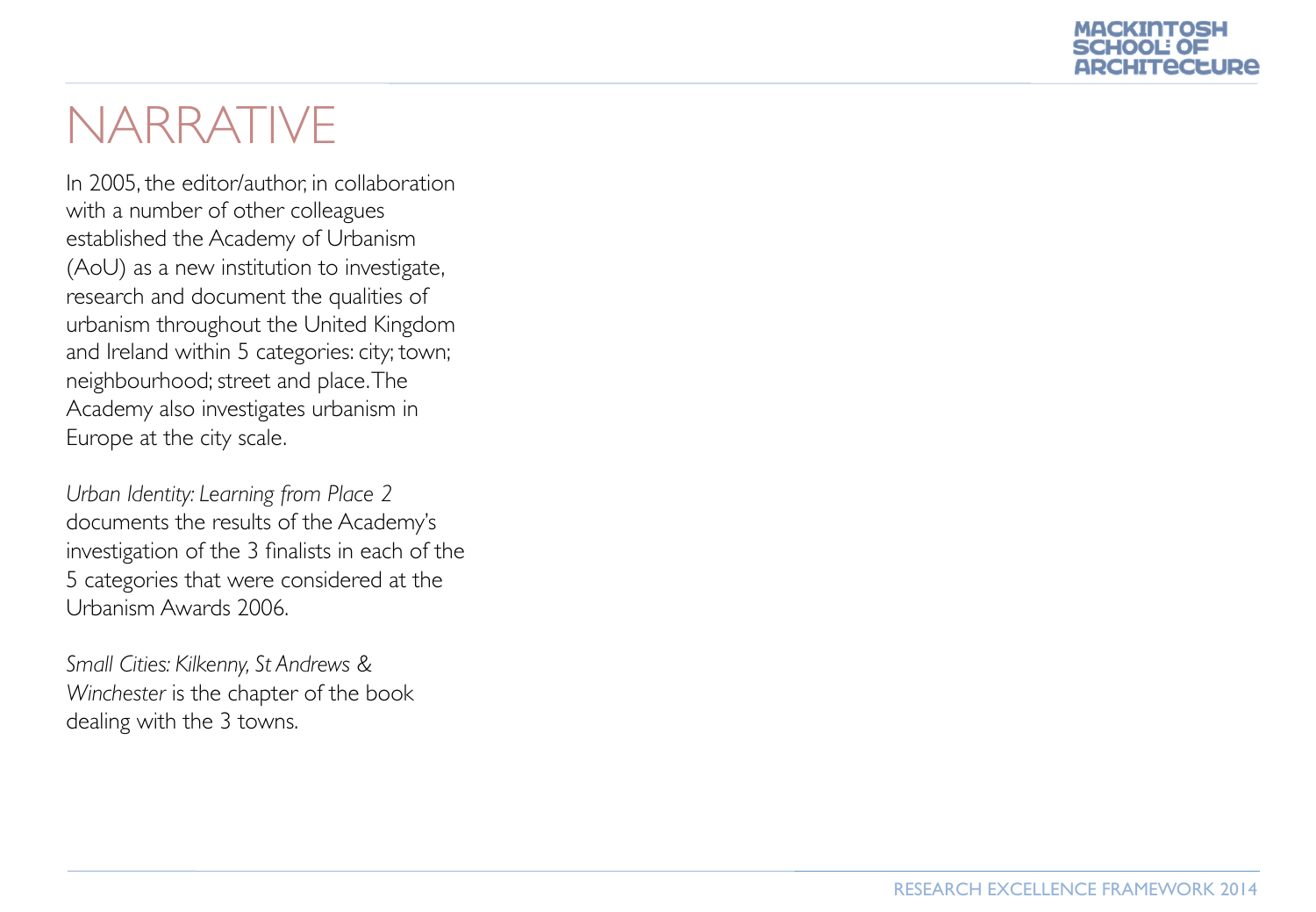# ARCHITECLURE

## METHODOLOG

The research is undertaken by the comparative method. Nominations for inquiry in the 5 categories take place annually by open public subscription. The entire list of nominated places in each category in subjected to a preliminary investigation by a committee of Academicians in order to prepare a long list of 10 for each category.

All Academicians are then invited to vote on the long list using criteria for good urbanism established by the AoU including: governance; character & distinctiveness; user friendliness; commercial viability; environmental & social sustainability; and, functionality in order to establish a shortlist of three. The 3 shortlisted places in each category are then subjected to detailed scrutiny using these criteria through a process of visits and investigation by a number of Academicians over a twomonth period.

At the conclusion to the investigation of the places an authoritative report is prepared under the editorship of the lead assessor for the category (in this case, the neighbourhoods) and the full Academy is again invited to vote in order to establish the winner of the category for that year. The research reports that have been produced are then written up by the lead assessor as a book chapter in order to document and disseminate the pedagogic value of studying the qualities of the places.

Research collaborators include other nationally and internationally recognised Academicians from a wide range of professional, artistic and business backgrounds including: urban designers; architects; local people; journalists; etc.

The editorial of the book was undertaken in collaboration with Frank Macdonald, Environment Editor of The Irish Times.